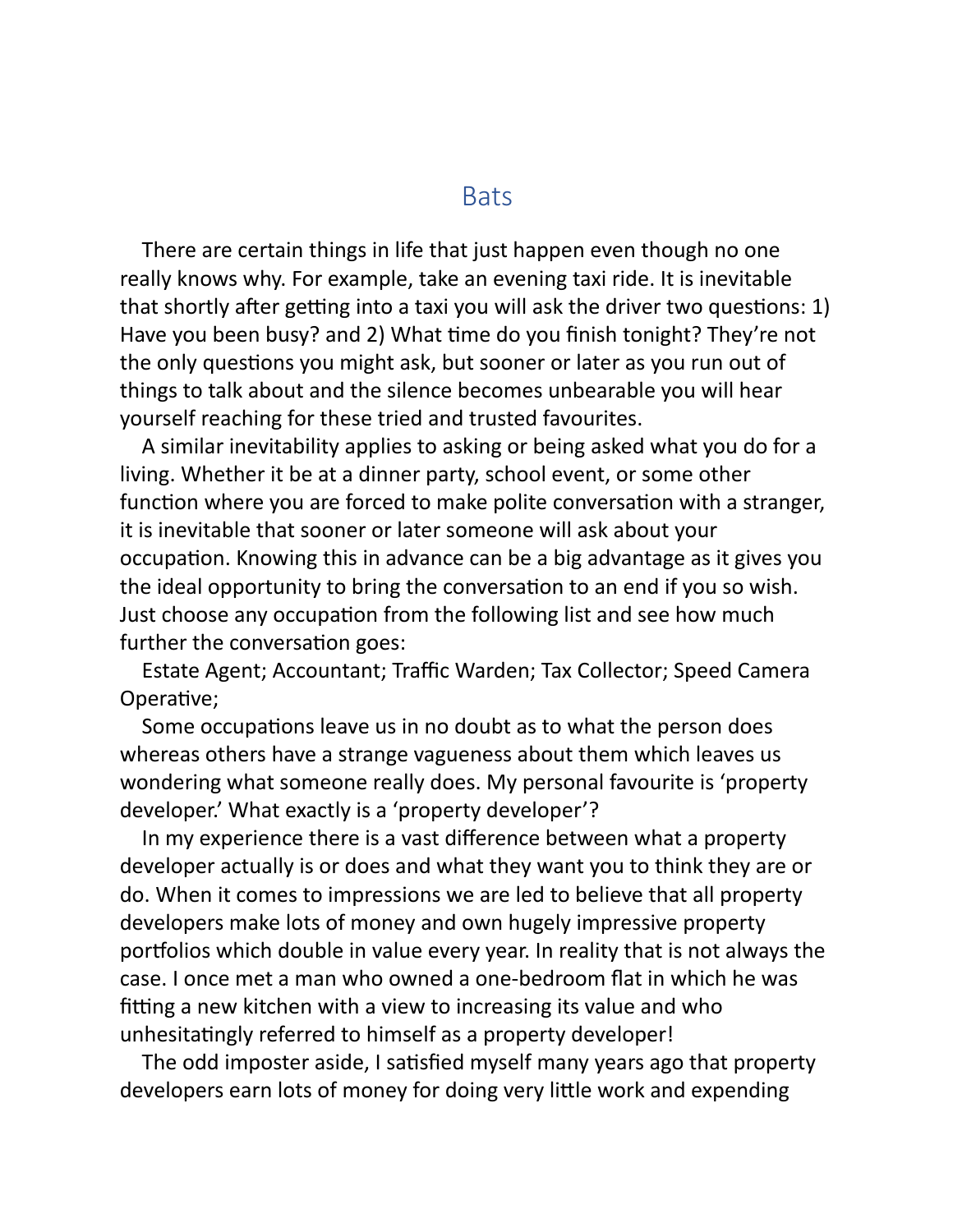very little effort. As these were three qualities I held in very high regard I determined that I would become a property developer at the earliest possible opportunity! And as it involved little work I could keep my day job as a lawyer just in case for some unimaginable reason I didn't make a fortune from property development.

At the back of my office was a large underused car park that was an ideal candidate for my first development. The ground was flat and the office was situated in the town centre so building properties there would be easy (my knowledge of building amounted to flat land equals easy to build on) and demand for town centre properties would be high. The only small problem was an old brick outbuilding we used for storing office furniture. It was pretty dilapidated, with bricks missing from the external walls and several holes in the roof from missing slates. It was going to have to be demolished.

Imagine my surprise when I learned that you can't just demolish a building that you own. It turned out that planning permission was required and that entailed an on-site meeting with a planning officer. Which reminds me that 'planning officer' should have been included in that list of occupations above!

One thing I did know is that it was important to keep on the right side of the planning officer, as I was hoping he or she was going to approve my imminent application to turn my car park into houses. I therefore arranged a meeting over the 'phone and dutifully met the planning officer outside my office at the entrance to the car park. Having glanced round the car park her eyes settled on the outbuilding, a frown formed on her face, before she asked me whether I had seen any bats in the building.

I must pause here in order momentarily to return to the subject of teenage boys. In case I did not make it clear, another feature of teenage boys is that although a man officially ceases to be a teenager when he hits twenty, it is in fact impossible ever to take the teenage boy's mind and thinking process entirely out of the man. This means that when a roughly forty-year-old man meets a female planning inspector for the first time he will be quite confident that, if necessary, he will be able to charm her round to his way of thinking by the use of witty remarks and laddish humour.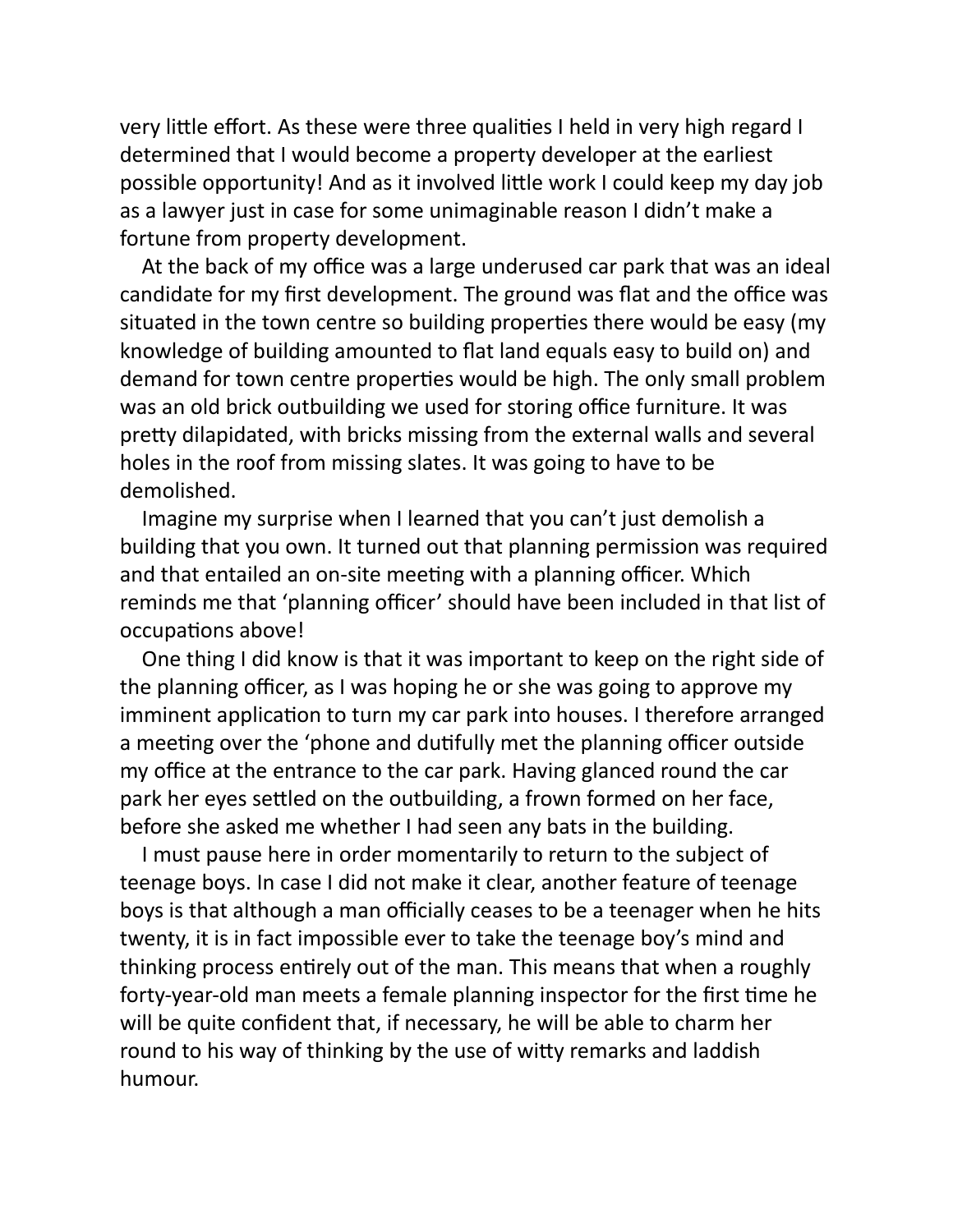It turns out that when a female planning officer asks you whether you have seen bats in a building the correct answer is not 'well there are a couple of old ones who work in the accounts department and my motherin-law sometimes pops in for a coffee.' That undeniably funny remark cost me £750, being the cost of the official bat survey report I had to commission to establish whether there were any signs of bats living in my outbuilding.

Allow me to introduce you to *Pipistrellus pipistrellus*, otherwise known as Pipistrelle or more commonly known as a bat. For the bargain price of £750 I was able to discover that *Pipistrellus pipistrellus* is in fact one of the most common species of bat in the UK. As bats go it is apparently quite small and can be found in numerous habitats such as agricultural land, woodland, and suburban and urban habitats (so basically everywhere). More importantly, some of its favourite roosting sites are the crevices around the outside of houses and brick outbuildings.

Up to the end of the nineteenth century Pipistrelle was fairly common throughout Europe, but in the twentieth century there was a drastic reduction in its numbers, which experts believe was due to more intensive farming methods and building development. Which basically means that farmers and property developers are to blame for there being far fewer flying rats in the UK than there were one hundred years ago.

In order to arrest this slide in numbers Parliament passed legislation which requires all local planning authorities to take into account bat conservation issues when making planning decisions. As a result, property developers like me often have to commission a biodiversity survey prior to any planning permission being granted to demolish even a small brick outbuilding in an obvious state of disrepair. This is so that the local planning authority can make decisions which try to 'conserve and enhance biodiversity' and can require a course of action that protects the interests of bats, as defined within the Conservation of Habitats & Species Regulations 2010 (as amended).

This begs the rather obvious question as to what exactly is the point? Bats are quite clearly hugely unattractive creatures which, owing to the fact they only come out at night, we hardly ever see and they would therefore not be missed at all if their numbers slid all the way to nil.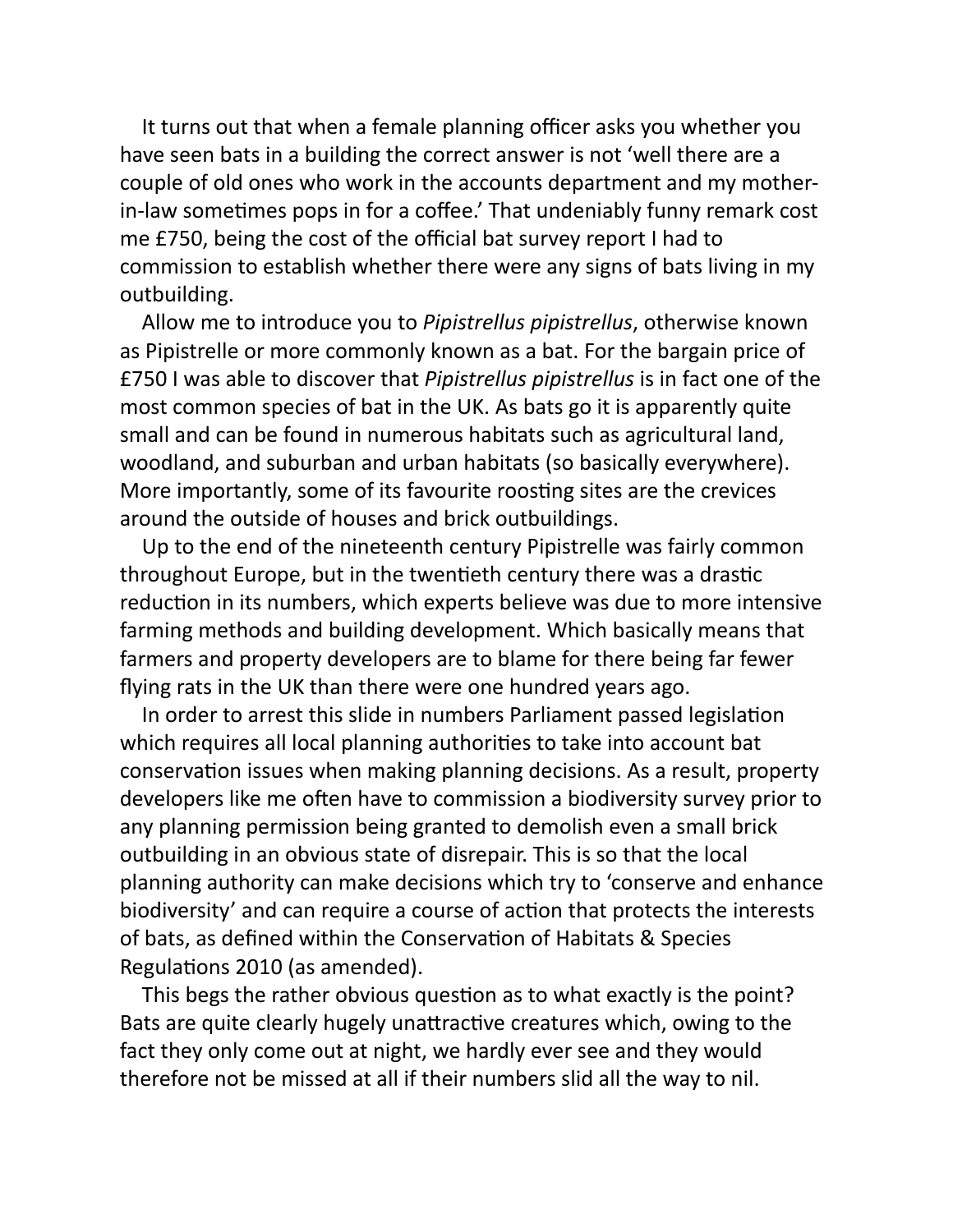To my shame, that is almost certainly what I would have thought about bats in my teenage years. And I would be lying if I said there wasn't a little bit of me that still thought it when their possible presence in my brick outbuilding cost me £750 and threatened to derail my inaugural property development. However, when you scratch beneath first impressions you very quickly discover that bats are truly quite remarkable creatures that have the ability to perform tasks which are far beyond the most technologically advanced systems we humans have ever managed to cobble together.

One of the most fascinating areas of scientific research is known as Biomimetics, where scientists try to imitate structures or systems that are found in nature. The logic behind this is fairly obvious. Take, for example, flying. Since the Wright Brothers first took to the skies humans have spent vast amounts of time and effort in order to come up with better, more efficient ways of flying. As a result we can now fly thousands of miles in relative comfort, where the level of comfort is directly related to whether someone has brought a crying baby with them. However, you do not need to be an expert in aeronautical engineering to know that the best human efforts at flying cannot sensibly be compared with what we see in nature. Given that many animals exist in the natural world that can fly far better than any machine engineered by us, it is not surprising that scientists spend time examining the flying methods and systems of those animals in the hope that the 'technology' in the animal can be copied or mimicked by us.

It doesn't take a great deal of thought to come up with more examples of where humans have looked, or could look, to nature to try to solve technological problems. It is also the case that some animals can be studied for more than one thing, which brings me back to Pipistrelle.

The Wright brothers were not the first to think about making flying machines. Back in the fifteenth century Leonardo da Vinci produced a set of drawings which look remarkably like a modern-day helicopter. It is also widely accepted that his drawings for a flying machine showed wings which were based on the structure of wings in bats. In fact da Vinci produced numerous flying related sketches, including designs for take-off and landing gear for a flying machine and studies on articulated wings. And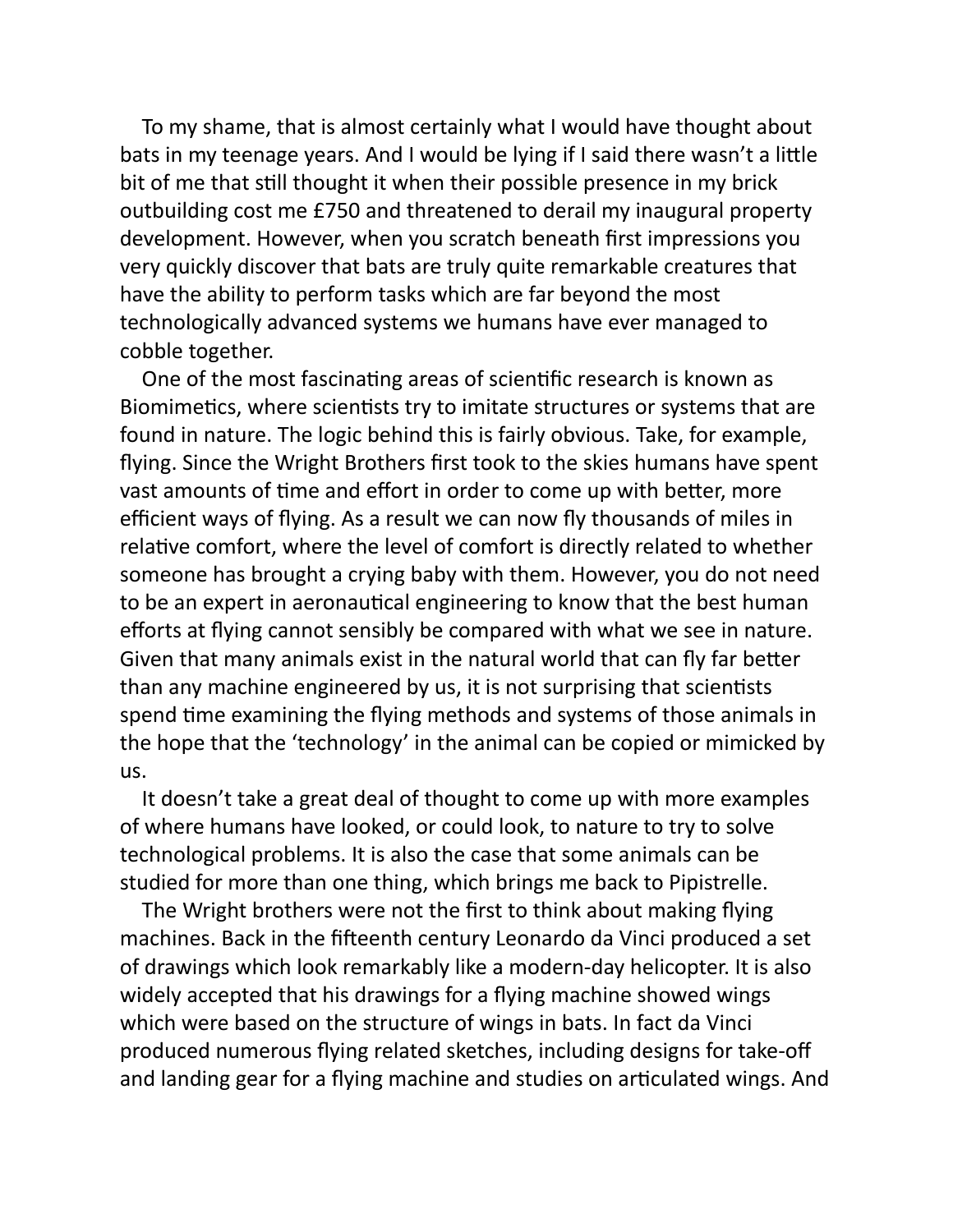since then countless others have studied bats wings and how they fly in an effort to improve man-made flying machines.

But the wonder of flight is not the bat's only claim to fame. In fact, notwithstanding the amazing flying capability of bats, many would say it is not their finest achievement. For in addition to being able to fly, bats possess a quite mind-boggling ability to see in the dark, or more specifically, to see without using eyes! And it is this ability that I want to focus on for the purpose of establishing the facts: the details of life around us.

Just as the Wright brothers were not the first to try to copy the flying ability of bats, I am nowhere near the first to consider or write about their ability to 'see' in the dark. In addition, my fondness for doing as little work as possible extends far beyond the role of being a property developer. Accordingly, I see little point in trying to reinvent the wheel by writing about something that others have already done, and done far better than I could ever hope to do. I am also slightly concerned that I have got over three chapters into a book on Darwinian Evolution without once mentioning the world-famous champion of all that is Darwinian, Professor Richard Dawkins. As no book on Darwinian Evolution would be complete without referring to him, and as I am keen to reduce my workload when it comes to dealing with the intricacies of how bats 'see' in the dark, this is the perfect opportunity to kill two birds (or bats) with one stone.

In 1986 Richard Dawkins published a book called 'The Blind Watchmaker.' It very quickly became an international bestseller and is perhaps the most widely known and read defence of the modern theory of Darwinian Evolution in the world today. For reasons that will become clear in later chapters, I do not share Dawkins' confidence in the explanatory or creative powers of Darwinian Evolution. But I have no hesitation in saying that The Blind Watchmaker is a fantastically well written book and one in which Dawkins has not tried to minimise the scale of the task facing any theory which is trying to explain the origins of the world around us. In fact, Dawkins deliberately sets out to paint as complicated a picture as possible of the natural world in order to show just what exactly has to be explained, and he does so in the second chapter of his book, entitled 'Good Design', by setting out a quite masterful description of how bats 'see' in the dark.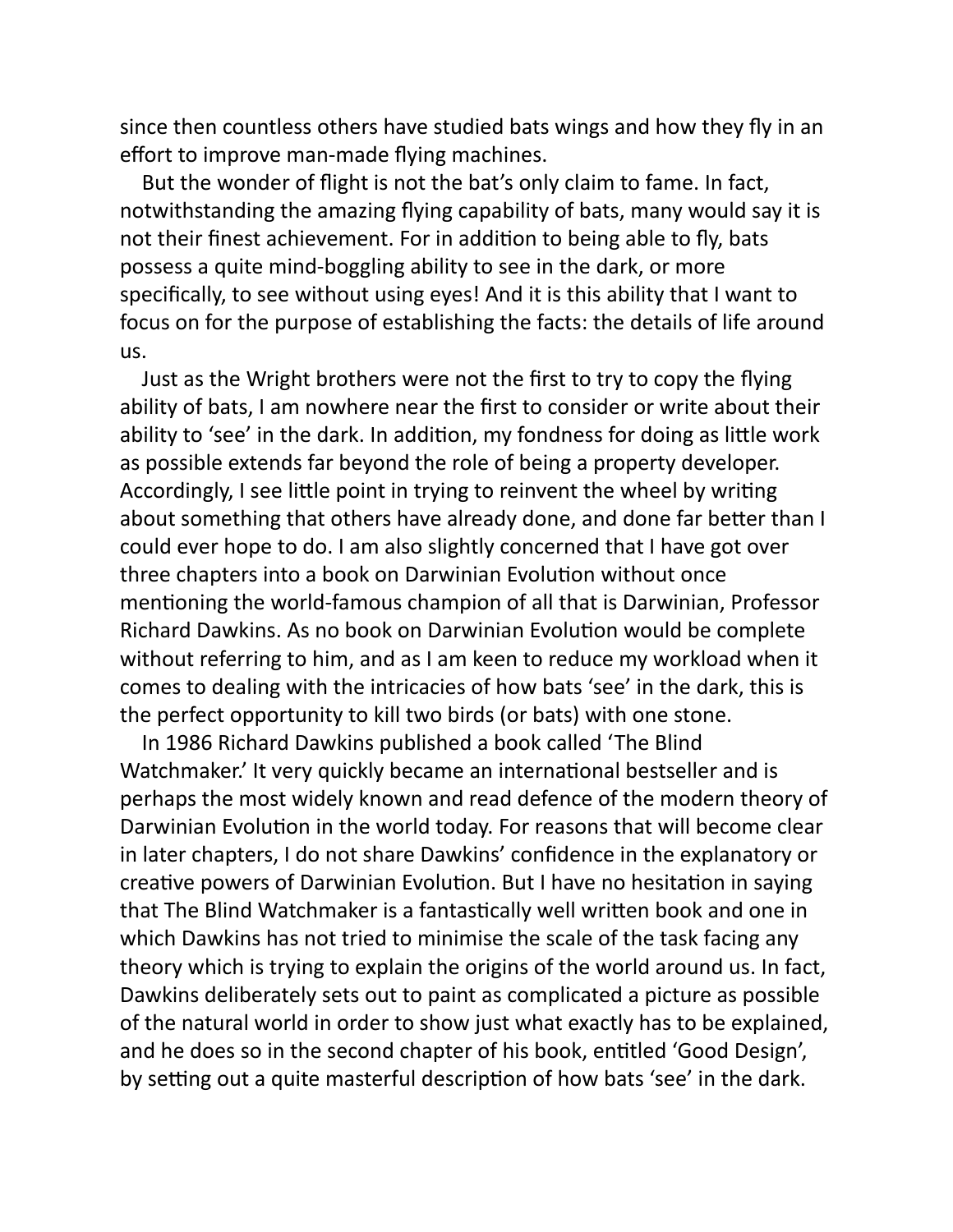In my view Dawkins' description of how bats 'see' in the dark is worth the price of his book alone. I have summarised what appear to me to be the main points from his chapter below, but would urge anyone who finds what follows to be remotely interesting to read his chapter for themselves in order to comprehend fully the magnificent system found in bats such as Pipistrelle. I would also draw to your attention the very important point that the facts I am seeking to establish, the details of life around us, are not in dispute. There is no controversy or disagreement when it comes to stage one of the evidence-based approach: establishing the facts. The controversy comes when we look at stages two and three: defining the assertion and determining whether the assertion is true, at which point I'll be referring to Richard Dawkins in somewhat less complimentary terms.

Bats have a problem: they hunt at night. To us this may not seem too big a problem as depending on our budget we can always fall back on things such as torches or night vision goggles. As bats do not have these options available to them the fact they hunt at night really is a problem. Bats need to eat in order to live and in order to eat they need to be able to hunt successfully. As bats hunt at night, they need to be able to hunt successfully in the dark or they will die. So as problems go this really could be said to be a matter of life or death.

One of the interesting things about Biomimetics is that scientists have sometimes developed what they believed to be a totally new system or technology, only later to discover that it was already present in nature and that nature's version was far superior to theirs. One such example of this is sonar, or what is sometimes referred to as echolocation.

Sonar is the man-made system which is used to detect the presence of objects on or under water. Put simply, it's the water equivalent of radar, although the real difference is that sonar uses sound waves and radar uses radio waves. The word 'sonar' is an acronym for Sound Navigation And Ranging.

According to Wikipedia (and therefore 100% true), '*the use of sound to 'echo locate' underwater in the same way as bats use sound for aerial* navigation seems to have been prompted by the Titanic disaster of 1912.' Not surprisingly, the onset of the First and Second World Wars led to an intensification of efforts to develop sonar technology, on the one hand to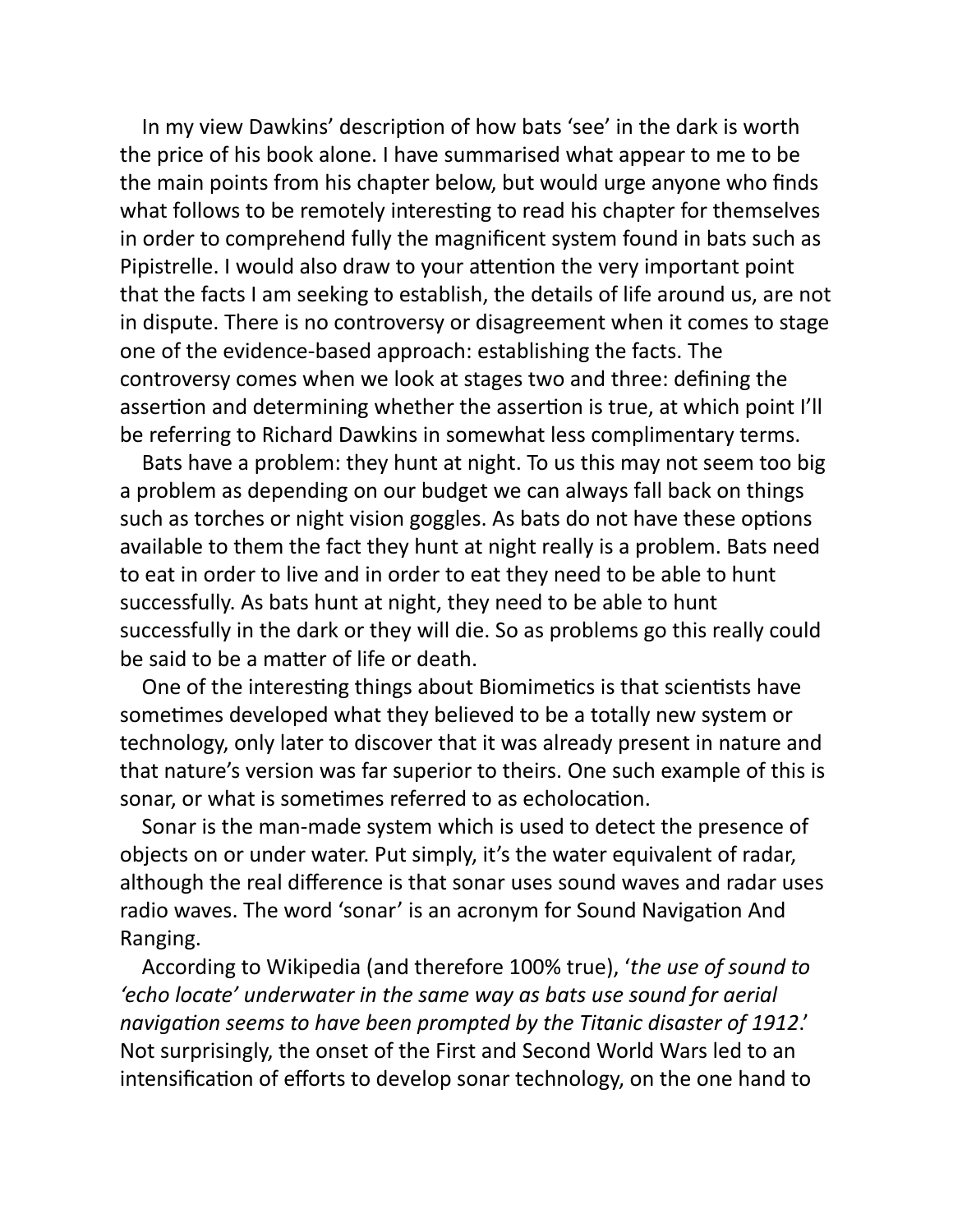assist with submarine navigation and on the other to assist with locating submarines so they could be blown up.

The principle behind sonar is relatively straightforward. Assuming you are on the submarine, your sonar would start by sending out a sound, known as a pulse or a ping. I prefer 'ping' as it reminds me of the great scene in the film 'The Hunt for Red October', when Sean Connery plays a Russian submarine commander who speaks Russian with a Scottish accent and tells his navigator to 'give me a ping, one ping only.'

The ping travels through the water until it arrives at an object, say another submarine. The sound wave bounces back off that object and travels back to your submarine. Luckily your submarine has both a ping sender and a ping receiver, so you are able to detect the ping returning. Even more luckily, you are able to remember from your GCSE maths syllabus that you are now able to work out the distance to the object by measuring the time that passed between you sending the ping and it coming back to you. You are able to do this because you also remember the speed of sound.

Most, but not all bats use sonar or echolocation, and of those that do, most use very high-pitched sound which is not audible to the human ear. There is one species of bat, called Rousettus, which makes clicking noises with its tongue which humans can hear.

There can be no doubt that those bats which use sonar are extremely impressive creatures. As Dawkins says:

*'These bats are like miniature spy planes, bristling with sophiscated instrumentation. Their brains are delicately tuned packages of miniaturised electronic wizardry, programmed with the elaborate* software necessary to decode a world of echoes in real time. Their *faces are often distorted into gargoyle shapes that appear hideous to* us until we see them for what they are, exquisitely fashioned *instruments for beaming ultrasound in desired directions.'* 

Through the wonders of modern technology scientists have been able to study various species of bats to find out more about how they use their sonar systems. As a result we now know that the species of bat known as 'Myotis' produces a 'ping rate' of approximately ten pings (or clicks) per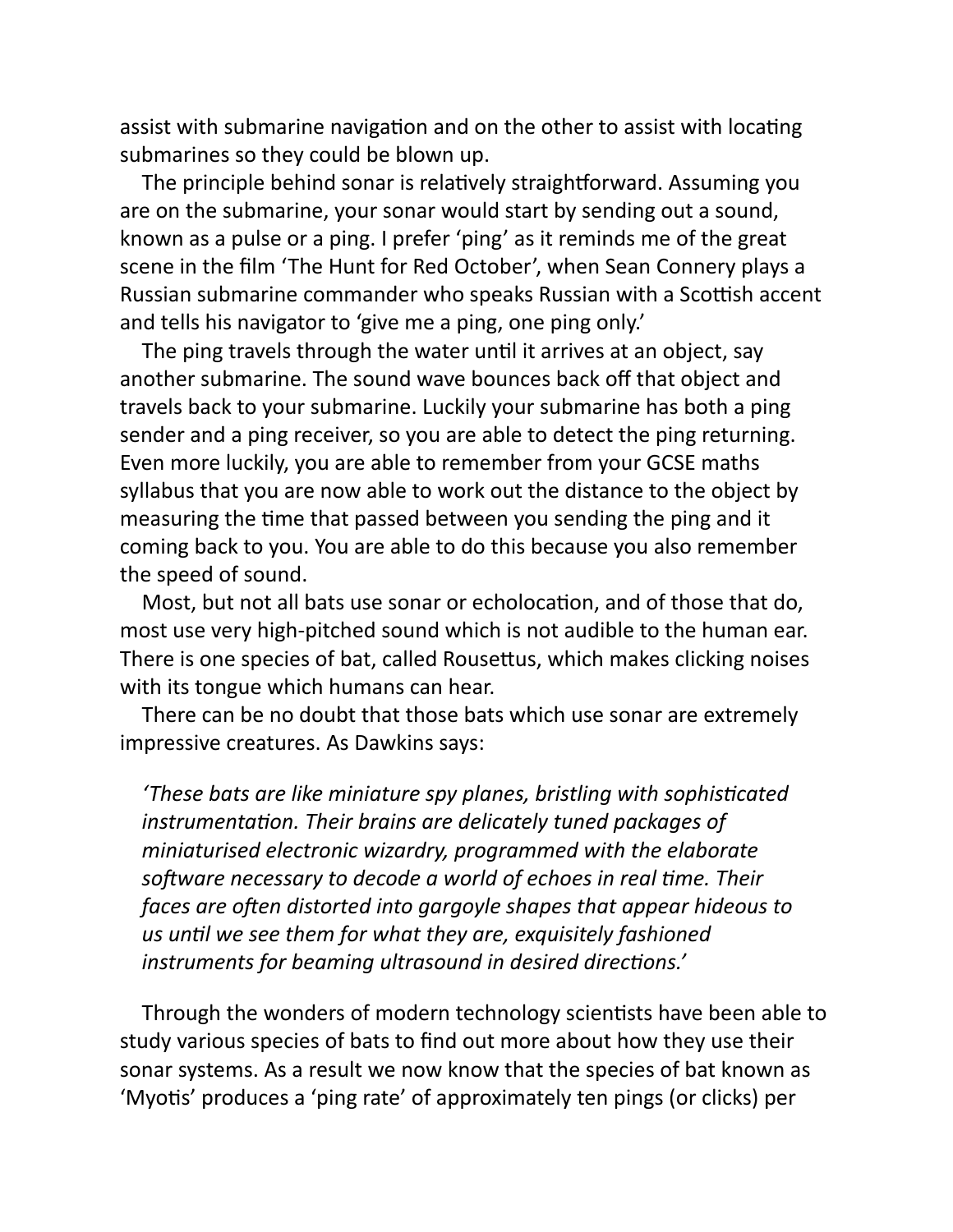second. On the assumption that each ping provides the bat with updating information, this means the bat's knowledge of its location and environment is being updated ten times per second.

If you are the sort of person who is not easily impressed, the figure of ten pings per second may not strike you as all that special. But you should bear in mind that this figure only applies to Myotis when it is merely cruising around. When Myotis detects an insect and moves in for the kill its ping rate will increase to up to two hundred pings per second.

As the frequency of the sound is so high as to be undetectable by the human ear (ultrasound), one very significant feature and requirement of the sonar system is not immediately obvious: volume. Each ping has to be loud enough to travel from the bat to the object, bounce back off the object, and travel back to the bat. Its volume on arriving back at the bat has to be loud enough to be detected by the bat, otherwise the ping is useless to the bat. However, the volume of the ping on arrival back at the bat will be significantly lower than the volume when it first leaves the bat, and to see just how much of a difference in volume there is we need to return to GCSE maths and an explanation from Dawkins:

*'When the sound is broadcast its wavefront advances as an everexpanding sphere. The intensity of the sound is distributed and, in a sense, 'diluted' over the whole surface of the sphere. The surface area* of any sphere is proportional to the radius squared. The intensity of *the sound at any particular point on the sphere therefore decreases, not in proportion to the distance (the radius) but in proportion to the square of the distance from the sound source, as the wavefront advances and the sphere swells. This means that the sound gets quieter pretty fast, as it travels away from its source, in this case the bat.*

*When this diluted sound hits an object, say a fly, it bounces off the fly. This reflected sound now, in its turn, radiates away from the fly in an expanding spherical wavefront. For the same reason as in the case of the original sound, it decays at the square of the distance from the fly. By the me the echo reaches the bat again, the decay in its intensity is proportional, not to the distance of the fly from the bat, not even to the square of that distance, but to something more like the square of*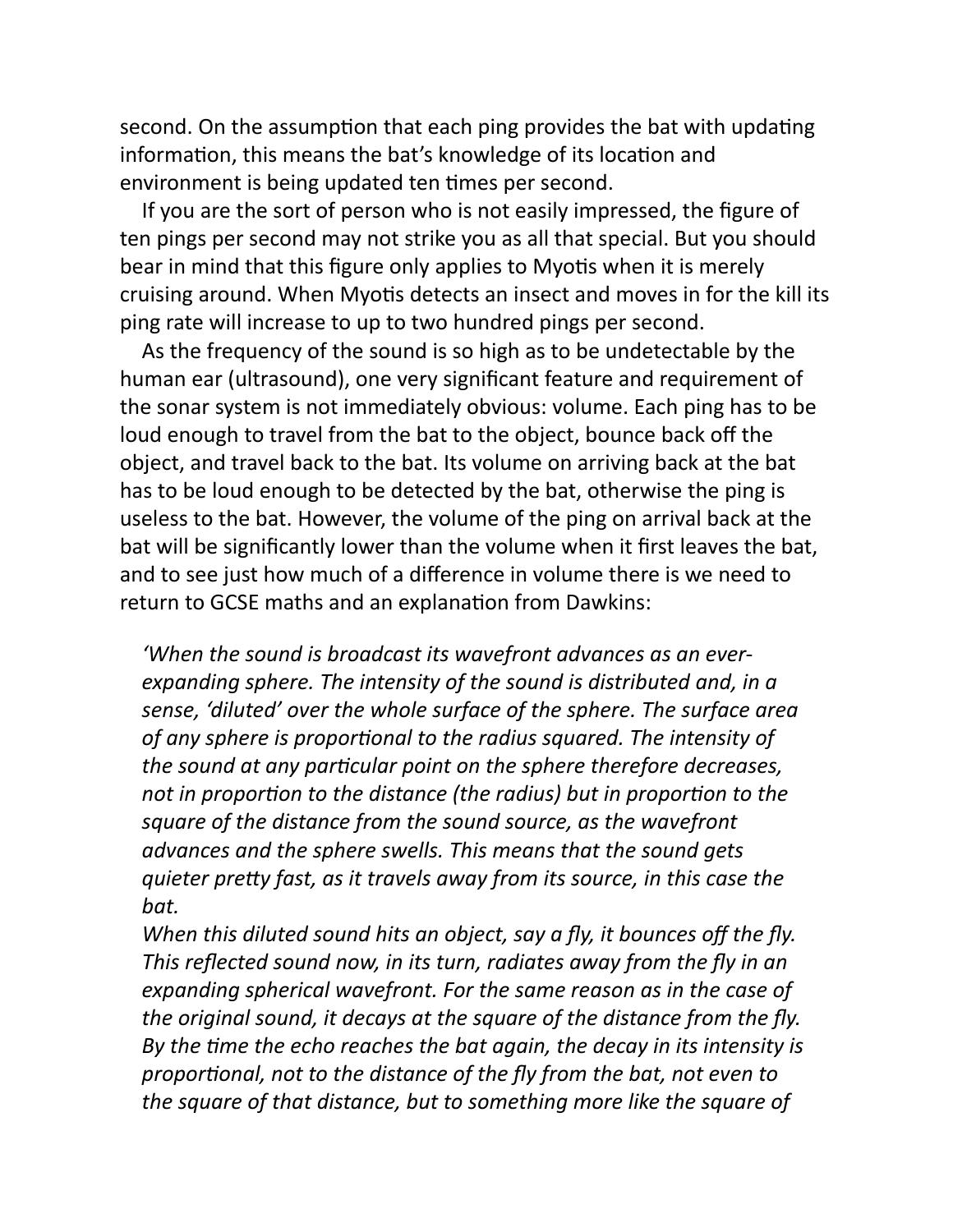*the square – the fourth power, of the distance. This means that it is very quiet indeed.'*

This means the drop in volume between send and receive is very significant indeed. And that brings us to a problem and takes me back to Wembley Stadium in 1991 and a concert by Guns N' Roses.

I was still a teenager and this was my first stadium concert. With something like 80,000 people in attendance I was keen to get as good a view as possible and that meant getting close to the stage. Unfortunately the area right in front of the stage was occupied by a lot of very mean looking 'bigger boys', so I decided to aim for the area just in front but to the left of the stage. This was occupied by much more friendly looking people and I was very pleased and excited to be able to manoeuvre myself to within twenty feet of the stage just before Guns N' Roses were due to perform.

Within a few hundredths of a second of Guns N' Roses starting their first song I realised I had in fact manoeuvred myself to a point twenty feet in front of one of the two main speaker racks for the whole of Wembley stadium. I was of course used to very loud music emanating from the parcel shelf of my Fiat Uno (turbo), but not even that had prepared me for this. The volume was just unbelievable. Now I knew why people had been so accommodating of my efforts to get to the front, and why they were far less accommodating of my efforts to move away. I think my abiding memory of that concert is the ringing in my ears that continued all the way home and was still going when I woke up the next morning.

If you're wondering what this has got to do with bats it's this. Any instrument which is sensitive enough to hear quiet sounds is likely to be damaged or broken if it is subjected to very loud sounds. And this poses a dilemma because the bat's sonar system will only work if it can send out a very loud sound at the start and hear a much quieter sound when it comes back. As a result, the equipment used for hearing the returning sound (the ear) will need to be sensitive enough to hear quiet sounds. But that same equipment may be damaged or broken by the very loud sound.

Obviously this problem did not prove insurmountable because bats have very successful sonar systems. Again, the wonders of modern technology have enabled scientists to discover that bats have what might be called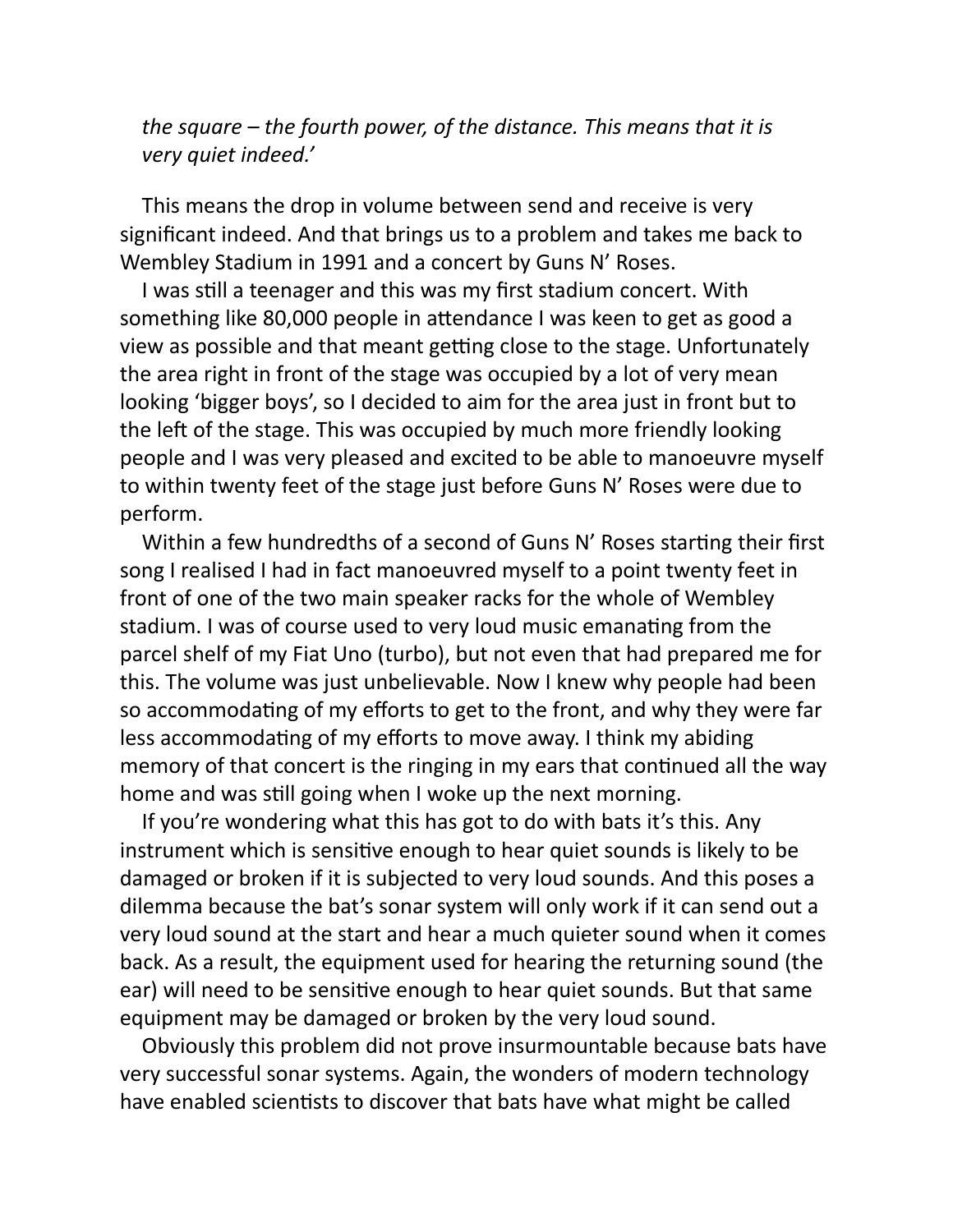'*send/receive switching technology'*, which simply means that at the precise moment the very loud ping is sent the very sensitive ear is turned off, only then to be turned on again in time to hear the returning now quiet ping. And when I say 'precise moment' I really do mean precise because, for example, scientists have discovered that the species of bat known as Tadarida can perform this send/receive switching fifty times per second!

But the problems don't stop there. As will now be obvious, the system works by sending a ping and then hearing its echo. This means that the initial ping has to be short enough in time frame so that it has finished before its echo returns. If the initial ping is still being transmitted when its echo returns it would become difficult, if not impossible, to hear the echo; a) because the ping would drown out the echo and b) because the ear will either still be turned off or broken because it was turned on before the loud ping had stopped.

At first blush this problem can be very easily solved simply by making sure the pings are short enough in time frame such as to prevent the problem arising. However, this does not take account of the fact that the system relies on producing an echo which can be heard and as Dawkins says, 'the briefer a sound is, the more difficult it is to make it energetic *enough to produce a decent echo.*'

It turns out that there are two solutions to this problem and scientists used both solutions when they developed man-made sonar and radar systems. The first solution is known as 'chirp radar.' In essence, each ping is sent out with a changing frequency, or pitch. In musical terms this would be like starting the ping on middle C on the piano but then going up an octave during the ping so that by the time the ping stops you are on the C an octave higher. This means that you do not have to have finished sending the ping before its echo arrives back, as by the time the start of the ping arrives back, pitched at middle C, the bit of the ping still being sent will be several notes higher in pitch, meaning it is easy to distinguish between the ping and its echo, just as it is easy to distinguish between a middle C and the C one octave higher.

However, whilst this solution would solve the problem of the ping drowning out the echo, it would not solve the problem of the ear having to be switched on at the same time as the very loud ping being sent. Indeed, whilst bats do send out pings which vary in pitch, scientists believe they do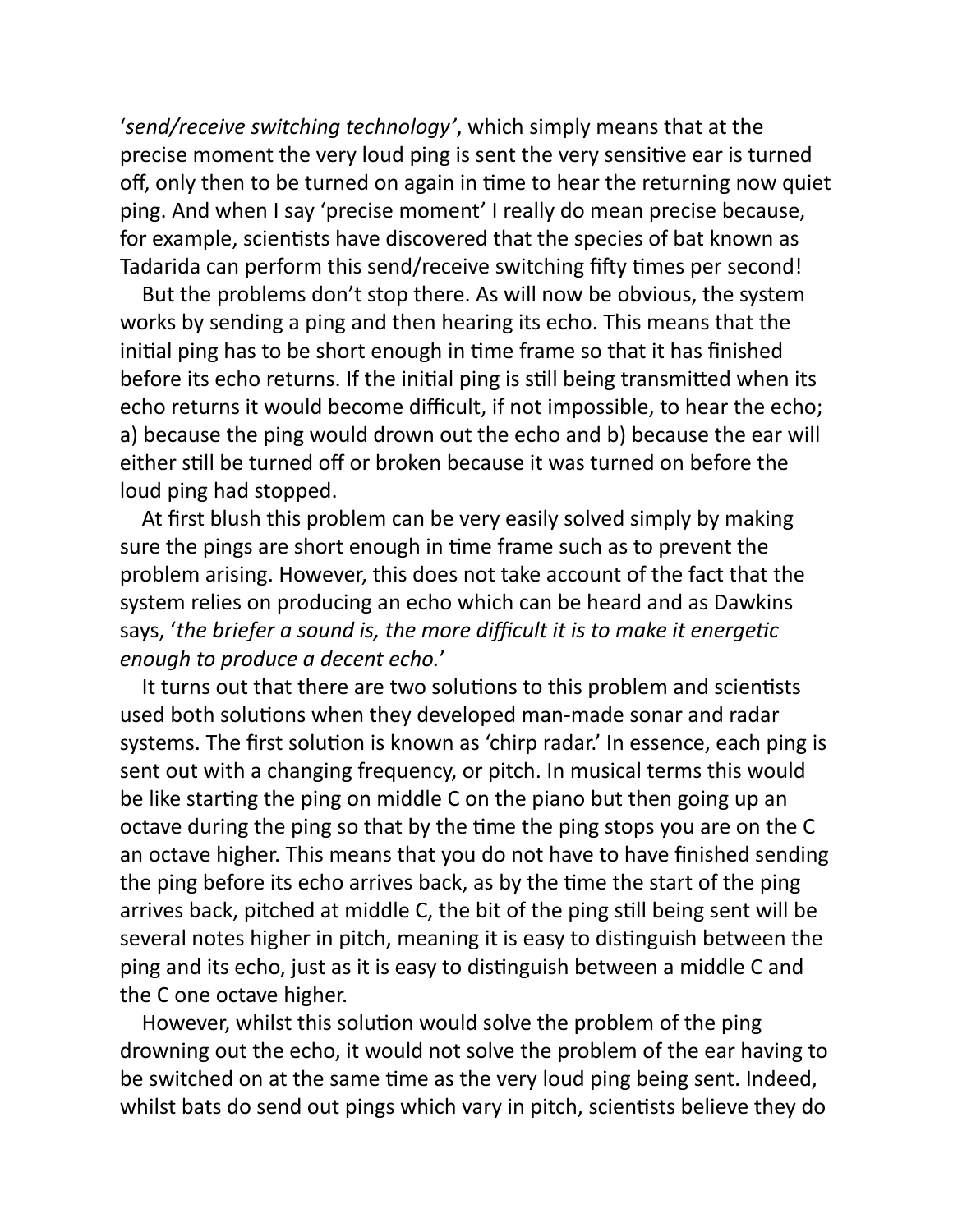this in order to be able to differentiate between different echoes, as opposed to between a ping and its echo. This means they may just solve the problem of brief sounds producing poor echoes by making sure the brief sound is really really loud!

The second solution involves making use of what is known as the 'Doppler Shift.' For present purposes I do not need to address this, but I would once again point you to Dawkins' chapter which contains a full explanation of how it works.

Up until now we have been considering the problems faced by a single sonar system, or by a single bat. But bats do not live in isolation and as anyone who has ever been to certain parts of Africa will tell you, bats live and fly with lots and lots of other bats! This means there may be hundreds of bats present in one place, all sending out pings and listening for echoes, which is all very well but does rather beg the question of how on earth does a bat tell the difference between one of its pings/echoes and the pings/echoes from hundreds of other bats? Put another way, how does a bat stop its 'radar' from being 'jammed' by another bat?

Dawkins' answer to the question of how bats avoid being jammed by other bats is to say that it is 'not well understood', which to me sounds suspiciously like another way of saying 'we don't know.' Here's a taster of what Dawkins goes on to say:

*'……not well understood, but an interesng clue comes from experiments on trying to put bats off. It turns out you can actively deceive some bats if you play back to them their own cries with an arficial delay. Give them, in other words, false echoes of their own cries.'*

## And he continues:

*'It seems that bats may be using something that we could call a 'strangeness filter.' Each successive echo from a bat's own cries produces a picture of the world that makes sense in terms of the previous picture of the world built up with earlier echoes. If the bat's brain hears an echo from another bat's cry, and attempts to incorporate it into the picture of the world that it has previously built*